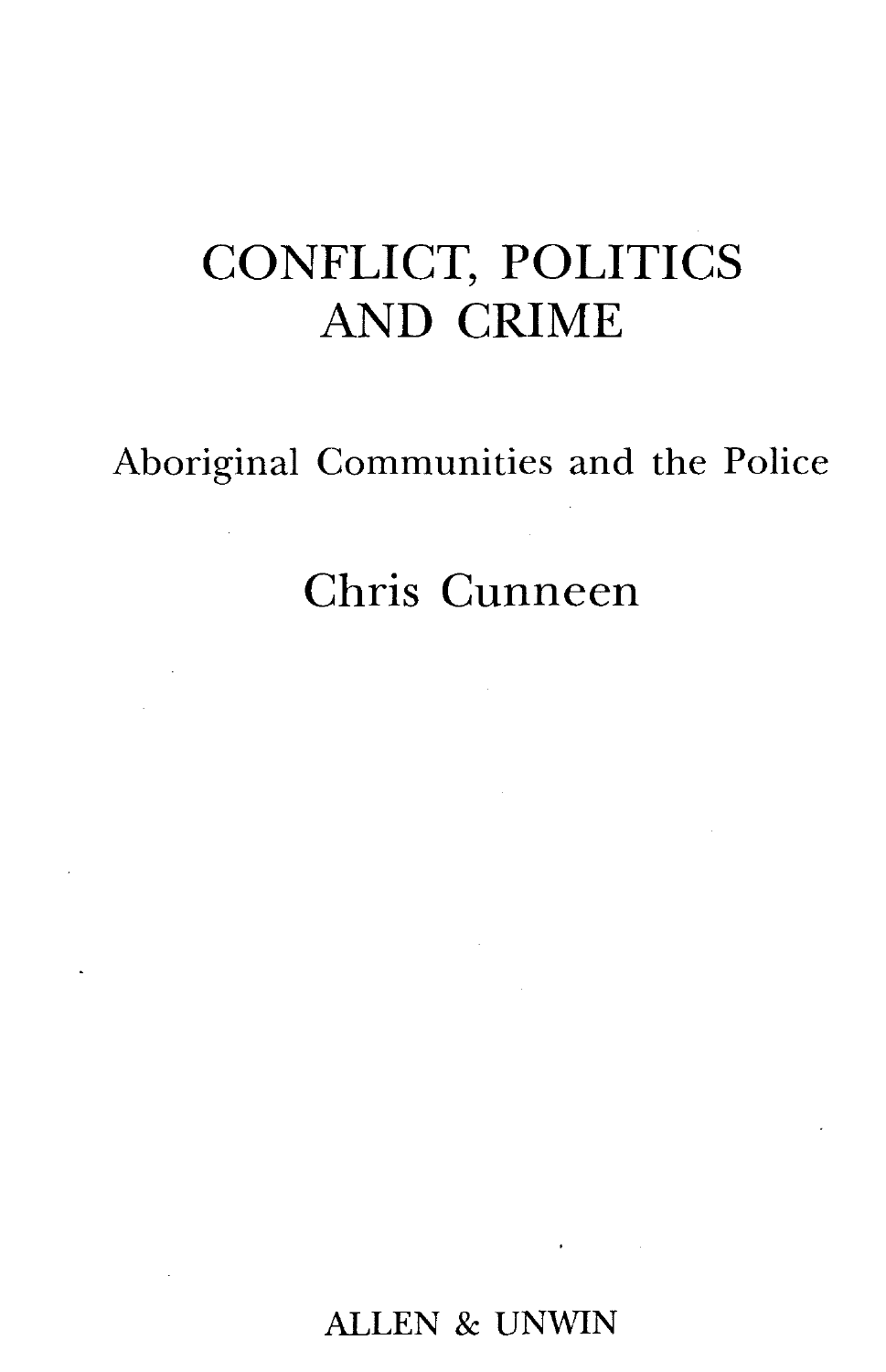## **Contents**

| Acknowledgments<br>List of acronyms |                                                    | vii<br>viii |
|-------------------------------------|----------------------------------------------------|-------------|
|                                     | List of tables                                     | ix          |
| 1                                   | Introduction                                       | 1           |
| 2                                   | The criminalisation of Indigenous people           | 17          |
|                                     | Police custody                                     | 18          |
|                                     | Imprisonment                                       | 21          |
|                                     | Juvenile detention                                 | 23          |
|                                     | Explaining Aboriginal offending patterns and       |             |
|                                     | over-representation                                | 24          |
|                                     | Offending patterns                                 | 25          |
|                                     | The impact of policing on offending                | 29          |
|                                     | The law and policing                               | 32          |
|                                     | Judicial decision-making                           | 34          |
|                                     | Spatial factors: environment and location          | 36          |
|                                     | Cultural difference                                | 38          |
|                                     | Socioeconomic factors                              | 40          |
|                                     | Resistance                                         | 42          |
|                                     | Theorising the impact of policing on crime figures | 43          |
| 3                                   | The nature of colonial policing                    | 46          |
|                                     | Dispossession and war: police as military          | 49          |
|                                     | The intensity of surveillance: police as guardians | 62          |
|                                     | The regulation of personal, familial and social    |             |
|                                     | relations                                          | 66          |
|                                     | Assimilation                                       | 73          |
|                                     | The nature of colonial policing                    | 75          |
|                                     | 4 From over-policing to zero tolerance             | 80          |
|                                     | Over-policing                                      | 85          |
|                                     | Policing social and cultural life                  | 91          |